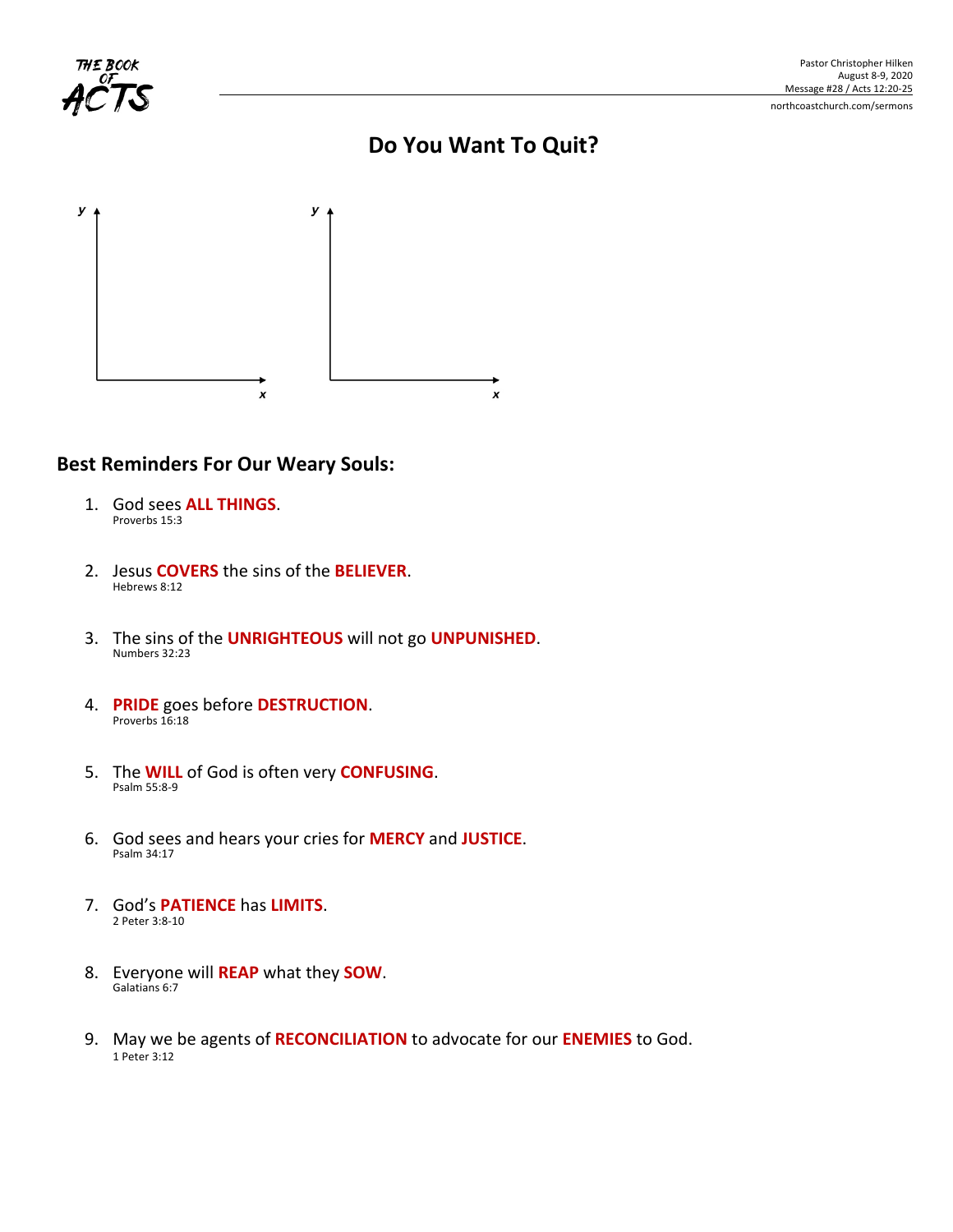# **Food for Thought**

#### **For the week of August 9, 2020**

(Questions and Scriptures for further study & discussion)

#### **WHAT'S YOUR HIGHLIGHT?**

Looking back at your notes from this week's teaching, was there anything you heard for the first time or something that caught your attention, challenged or confused you?

#### **WHAT'S YOUR STORY?**

On a scale of 1 to 10, how weary is your soul right now?

Which one of the nine reminders for our weary souls from Christopher's sermon do you find to be the most comforting and why?

#### **DIGGING DEEPER**

1. In the passage this weekend, we saw Herod struck down because he did not give glory to God, but rather accepted praise from the people as if he were a god. Based on these verses about God being a jealous God, why do you think He doesn't want to share His glory?

#### **Exodus 20:1-6** *New International Version (NIV)*

And God spoke all these words:

**<sup>2</sup>** "I am the LORD your God, who brought you out of Egypt, out of the land of slavery.

**<sup>3</sup>** "You shall have no other gods before me.

**<sup>4</sup>** "You shall not make for yourself an image in the form of anything in heaven above or on the earth beneath or in the waters below. **<sup>5</sup>**You shall not bow down to them or worship them; for I, the LORD your God, am a jealous God, punishing the children for the sin of the parents to the third and fourth generation of those who hate me, **<sup>6</sup>** but showing love to a thousand generations of those who love me and keep my commandments.

#### **Exodus 34:11-16** *New International Version (NIV)*

**<sup>11</sup>**Obey what I command you today. I will drive out before you the Amorites, Canaanites, Hittites, Perizzites, Hivites and Jebusites. **<sup>12</sup>** Be careful not to make a treaty with those who live in the land where you are going, or they will be a snare among you. **<sup>13</sup>** Break down their altars, smash their sacred stones and cut down their Asherah poles. **<sup>14</sup>** Do not worship any other god, for the LORD, whose name is Jealous, is a jealous God.

**<sup>15</sup>** "Be careful not to make a treaty with those who live in the land; for when they prostitute themselves to their gods and sacrifice to them, they will invite you and you will eat their sacrifices. **<sup>16</sup>**And when you choose some of their daughters as wives for your sons and those daughters prostitute themselves to their gods, they will lead your sons to do the same.

2. Solomon warns us about how we respond to praise in Proverbs 27:21. In what ways does praise test us?

#### **Proverbs 27:21** *New International Version (NIV)*

**<sup>21</sup>** The crucible for silver and the furnace for gold, but people are tested by their praise.

Can you think of a time when receiving praise from others has been a test for you?

Throughout Scripture, people who humble themselves before God receive honor. How do the following verses help us understand the connection between us receiving honor and God deserving glory?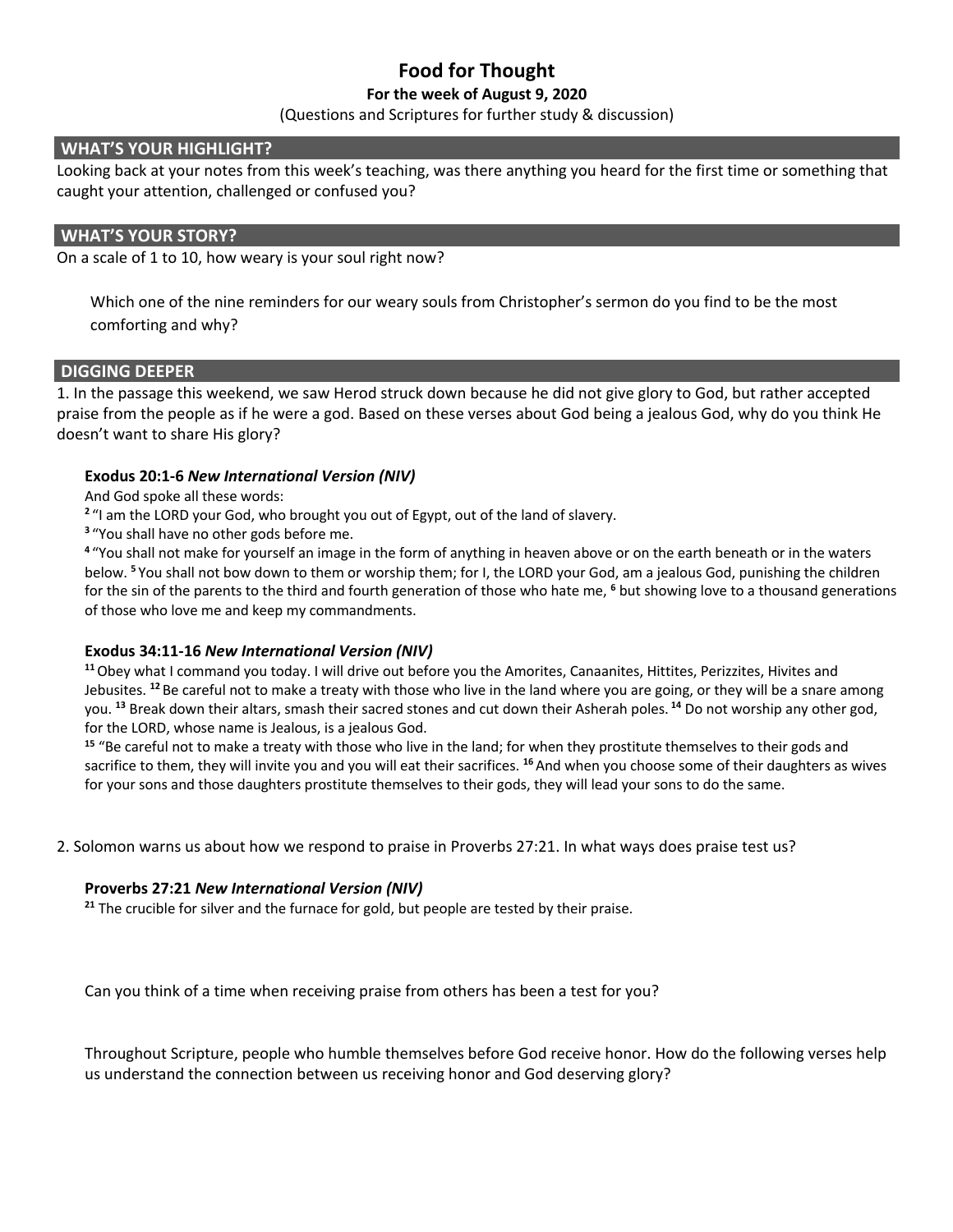#### **Proverbs 31:28-31** *New International Version (NIV)*

**<sup>28</sup>**Her children arise and call her blessed;

- her husband also, and he praises her:
- **<sup>29</sup>** "Many women do noble things,
- but you surpass them all." **<sup>30</sup>** Charm is deceptive, and beauty is fleeting;
- but a woman who fears the LORD is to be praised.
- **<sup>31</sup>**Honor her for all that her hands have done, and let her works bring her praise at the city gate.

#### **1 Samuel 2:30** *New International Version (NIV)*

**<sup>30</sup>** "Therefore the LORD, the God of Israel, declares: 'I promised that members of your family would minister before me forever.' But now the LORD declares: 'Far be it from me! Those who honor me I will honor, but those who despise me will be disdained.

#### **Psalm 31:23-24** *New International Version (NIV)*

**<sup>23</sup>** Love the LORD, all his faithful people!

The LORD preserves those who are true to him,

but the proud he pays back in full.

**<sup>24</sup>** Be strong and take heart, all you who hope in the LORD.

#### **Psalm 115:1, 13** *New International Version (NIV)*

Not to us, LORD, not to us

but to your name be the glory,

because of your love and faithfulness.

**<sup>13</sup>**he will bless those who fear the LORD small and great alike.

## **James 4:4-10** *New International Version (NIV)*

**<sup>4</sup>** You adulterous people, don't you know that friendship with the world means enmity against God? Therefore, anyone who chooses to be a friend of the world becomes an enemy of God. **<sup>5</sup>**Or do you think Scripture says without reason that he jealously longs for the spirit he has caused to dwell in us? **<sup>6</sup>** But he gives us more grace. That is why Scripture says: "God opposes the proud

but shows favor to the humble."

**<sup>7</sup>** Submit yourselves, then, to God. Resist the devil, and he will flee from you. **<sup>8</sup>** Come near to God and he will come near to you. Wash your hands, you sinners, and purify your hearts, you double-minded. **<sup>9</sup>**Grieve, mourn and wail. Change your laughter to mourning and your joy to gloom. **<sup>10</sup>**Humble yourselves before the Lord, and he will lift you up.

What do these passages teach us about humility?

After reading the verses above, is there anything regarding humbling ourselves you may be able to implement more in your life?

3. In the first part of Acts 12 covered in last week's message, we saw Peter imprisoned despite being in the will of God. Meanwhile, Herod actively fought against God's church and seemingly got away with it, living a prosperous life. In the passage this week, however, Herod came to ruin in the end. Psalm 73 speaks to the apparent prosperity of the wicked. As you read the these verses:

- 1. Circle / highlight any words or phrases that show the writer's mindset or emotions throughout the Psalm.
- 2. Underline anything that speaks to where God is in this passage.
- 3. Put an X next to anything that confuses you.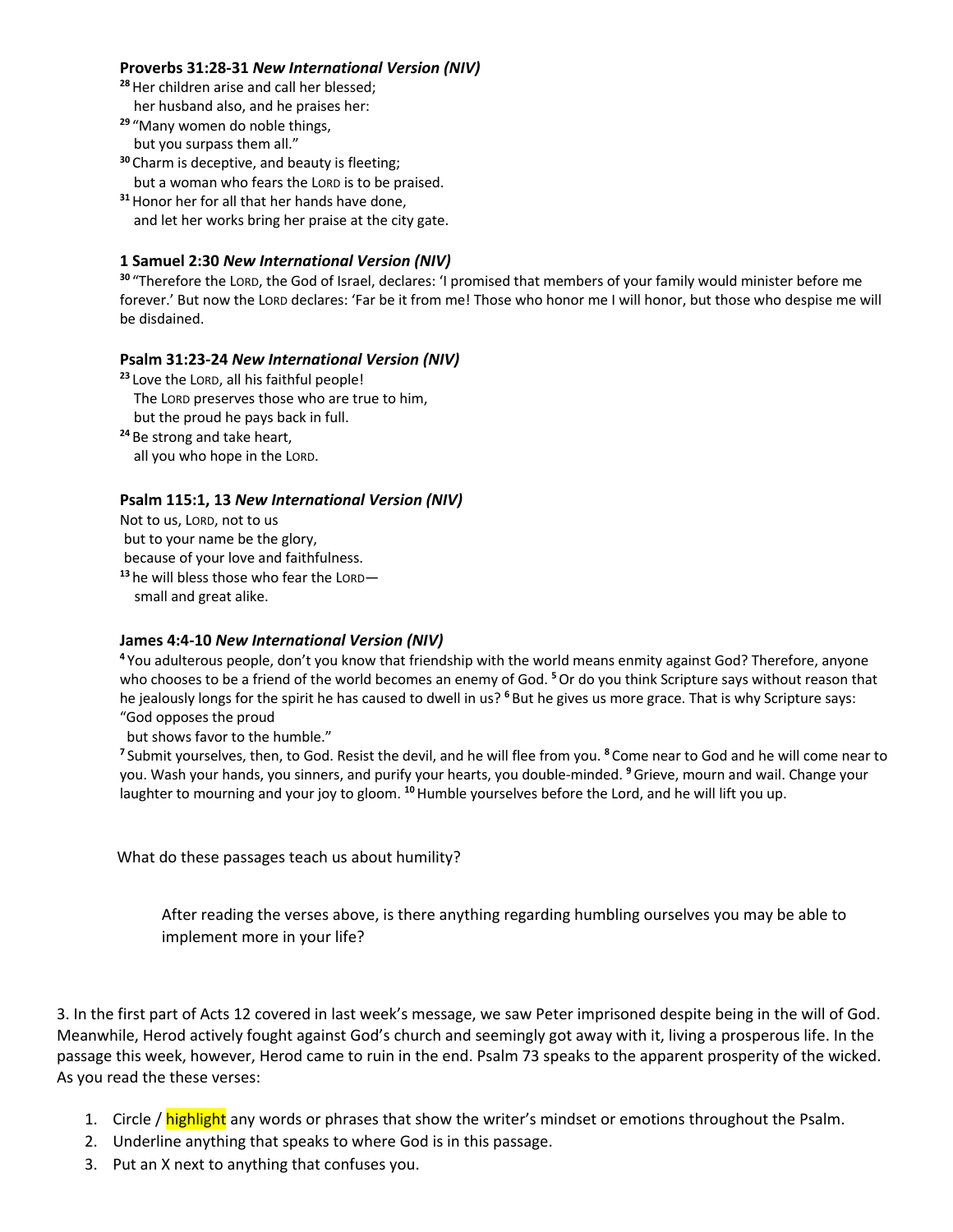#### **Psalm 73** *New International Version (NIV)*

Surely God is good to Israel,

to those who are pure in heart.

- **<sup>2</sup>** But as for me, my feet had almost slipped; I had nearly lost my foothold.
- **<sup>3</sup>** For I envied the arrogant when I saw the prosperity of the wicked.
- **<sup>4</sup>** They have no struggles; their bodies are healthy and strong.
- **<sup>5</sup>** They are free from common human burdens; they are not plagued by human ills.
- **<sup>6</sup>** Therefore pride is their necklace; they clothe themselves with violence.
- **<sup>7</sup>** From their callous hearts comes iniquity; their evil imaginations have no limits.
- **<sup>8</sup>** They scoff, and speak with malice; with arrogance they threaten oppression.
- **<sup>9</sup>** Their mouths lay claim to heaven, and their tongues take possession of the earth.
- **<sup>10</sup>** Therefore their people turn to them and drink up waters in abundance.
- **<sup>11</sup>** They say, "How would God know? Does the Most High know anything?"
- **<sup>12</sup>** This is what the wicked are like always free of care, they go on amassing wealth.
- **<sup>13</sup>** Surely in vain I have kept my heart pure and have washed my hands in innocence.
- **<sup>14</sup>** All day long I have been afflicted, and every morning brings new punishments.
- **<sup>15</sup>** If I had spoken out like that, I would have betrayed your children.
- **<sup>16</sup>**When I tried to understand all this,
- it troubled me deeply
- **<sup>17</sup>** till I entered the sanctuary of God; then I understood their final destiny.
- **<sup>18</sup>** Surely you place them on slippery ground; you cast them down to ruin.
- **<sup>19</sup>**How suddenly are they destroyed, completely swept away by terrors!
- **<sup>20</sup>** They are like a dream when one awakes; when you arise, Lord,
- you will despise them as fantasies. **<sup>21</sup>**When my heart was grieved
- and my spirit embittered,
- **<sup>22</sup>** I was senseless and ignorant; I was a brute beast before you.
- **<sup>23</sup>** Yet I am always with you; you hold me by my right hand.
- **<sup>24</sup>** You guide me with your counsel, and afterward you will take me into glory.
- **<sup>25</sup>**Whom have I in heaven but you? And earth has nothing I desire besides you.
- **<sup>26</sup>** My flesh and my heart may fail, but God is the strength of my heart and my portion forever.
- **<sup>27</sup>** Those who are far from you will perish; you destroy all who are unfaithful to you.
- **<sup>28</sup>** But as for me, it is good to be near God. I have made the Sovereign LORD my refuge; I will tell of all your deeds.

What stood out to you in doing this exercise?

Have you ever experienced a time where it seemed like others who were disobedient to God were prospering while you were being obedient to God but facing trial and hardship?

If so, do you find any similarities between your thoughts in that situation and the writer's experience in Psalm 73?

How does the Psalm writer's mindset and attitude shift throughout the passage? What caused that shift?

Is there anything from the Psalm writer's ultimate conclusion in verses 23-28 you can learn from or be encouraged by in your own life?